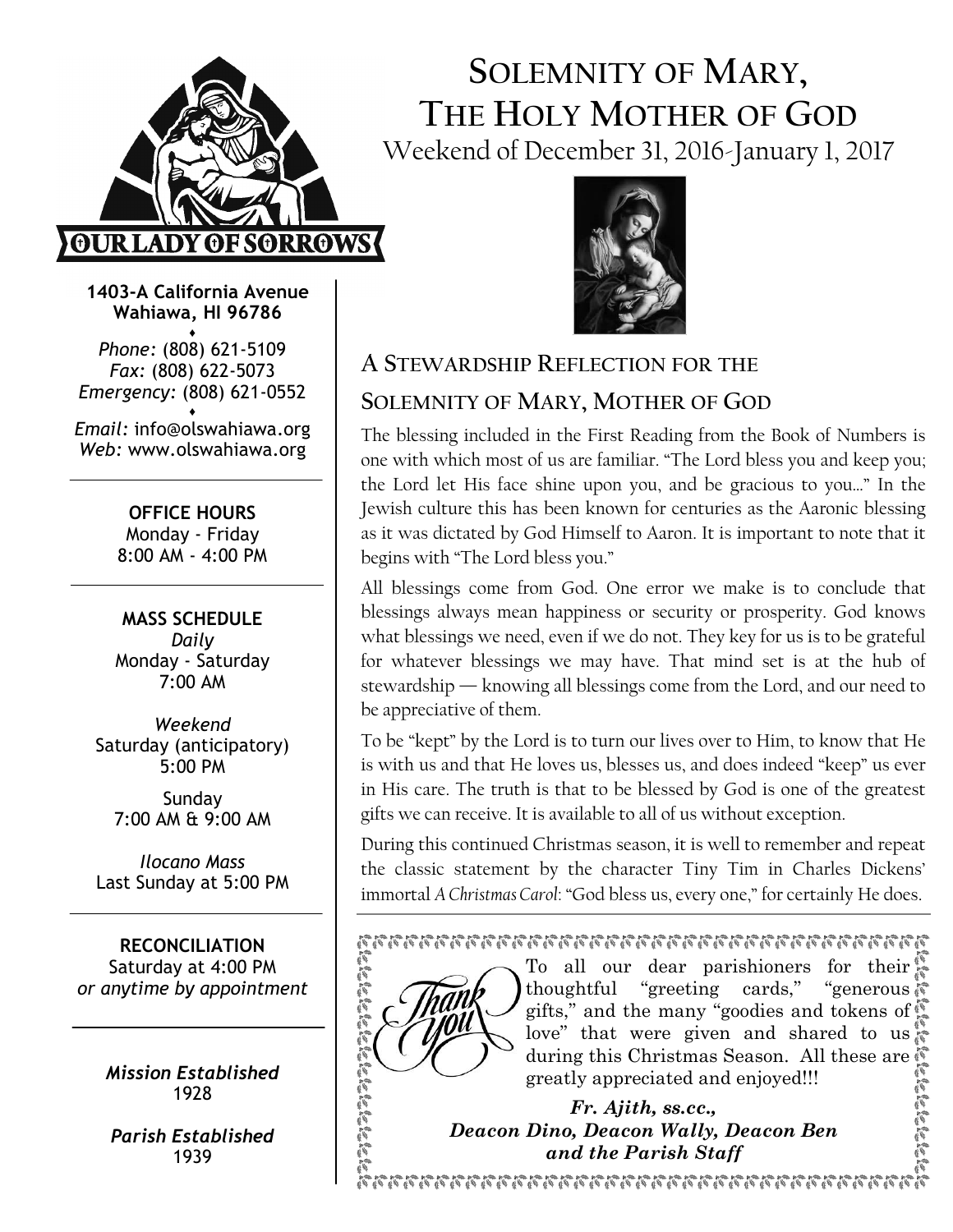## WEEKLY CALENDAR

| Dec 31 (Sat) |  |               | Solemnity of Mary, the Holy Mother of God<br>Day of Prayer for the General Needs of Humankind<br>New Year's Eve                               |
|--------------|--|---------------|-----------------------------------------------------------------------------------------------------------------------------------------------|
|              |  | Jan 1 (Sun)   | Solemnity of Mary, the Holy Mother of God<br>Day of Prayer for the General Needs of Humankind<br>New Year's Day                               |
|              |  | Jan $2(Mon)$  | Sts Basil the Great & Gregory Nazianzen<br><b>Holiday Observed / Office Closed</b><br>7:00pm EPIC Young Adult Faith Sharing (CH)              |
|              |  | Jan $3$ (Tue) | The Most Holy Name of Jesus<br>7:00pm Health Ministry Mtg (PH)                                                                                |
|              |  | Jan 4 (Wed)   | <b>St Elizabeth Ann Seton</b><br>6:30pm Youth Ministry Class (Chapel)                                                                         |
|              |  | Jan 5 (Thu)   | <b>St John Neumann</b><br>9:00am Craft Guild (PH)<br>10:00am Charismatic Prayer Group (Lib)                                                   |
|              |  | Jan 6 (Fri)   | <b>St André Bessette</b><br><b>First Friday</b><br>7:00am Mass / Eucharistic Adoration<br>8:00am Wahiawa Ministers' Mtg<br>8:30am Benediction |
|              |  | Jan 7 (Sat)   | <b>St Raymond of Penyafort</b>                                                                                                                |
|              |  | Jan $8(Sun)$  | The Epiphany of the Lord<br>10:30am Religious Education Classes<br>1:00pm Altar Society Mtg (PH)                                              |

∗OLS = Our Lady of Sorrows / CH = Church / PH = Parish Hall / Lib = Library / Sch = School MMP = Mililani Mortuary Park / WGH = Wahiawa General Hospital

#### **OBITUARY: MAY THEY REST IN PEACE**

**+Angeline Salvador** 

Jan. 16 11:45am Funeral Svc – MMP **+Francisco Bareng** Jan. 18 6:00pm Wake Svc – MMP Jan. 19 10:15am Funeral Svc – MMP

#### **March for Life 2017 Keiki Poster 4 Life Contest**  *THE RIGHTEOUSNESS OF ONE- IKA PONO O KEKAHI!*

The Poster 4 Life Contest is open to children between the ages of 6 to 17 years old. It will be held at the upcoming March for Life at the state capitol on January 20th. Please contact the Respect Life Ministry Coordinator David Monroy at 1(808) 640-8440 or dka.monroy@gmail.com for contest details. See the bulletin board for more info. Let's support life!

#### 2017 Calendars

2017 calendars are available on the ushers' table. Please thank our calendar sponsors who provide you with this free calendar.



# READINGS FOR CHRISTMAS

[Liturgical Color: White]

**Numbers 6:22-27**  The Lord bless you and keep you!

**Galatians 4:4-7**  You are no longer a slave but a son.

**Luke 2:16-21**  Mary kept all these things, reflecting on them in her heart.

NEXT SUNDAY'S READINGS [Liturgical Color: White] Isaiah 60:1-6 · Ephesians 3:2-3a, 5-6 · Matthew 2:1-12

#### STEWARDSHIP OF TREASURE

The Weekend of December 24-25, 2016

will be reported in the next bulletin.

Mahalo for your generosity!

Offertory Envelopes: Please call the bookkeeper at 621-5109 ext. 9722 if you are in need of a new box.

#### **EXAMPLE BAPTISMS &**

We welcome joyfully into our faith community the newly baptized:

#### ARREN JOABY DURAN CALIP

We congratulate the parents & godparents on this blessed occasion.







A BIG MAHALO to everyone who donated the requested canned goods and non-perishable food items to our food pantry. Because of your generous donations we are able to help many families in our community.

We especially thank EPIC Ministry who held their annual Men vs. Women Food Challenge. No matter who the winner is for this fun event, the big winner is our families in need!

The Health Ministry invites you to our next blood pressure screening on January 8, following the 7 AM and 9 AM Masses on the lanai. For more info contact our co-coordinators Herald Fernandez, Tina Fernandez or Mary Talon.



HAPPY NEW YEAR and HAUOLI MAKAHIKI HOU! Fr. Ajith ss.cc., Deacon Dino, Deacon Wally, Deacon Ben & the Parish Staff